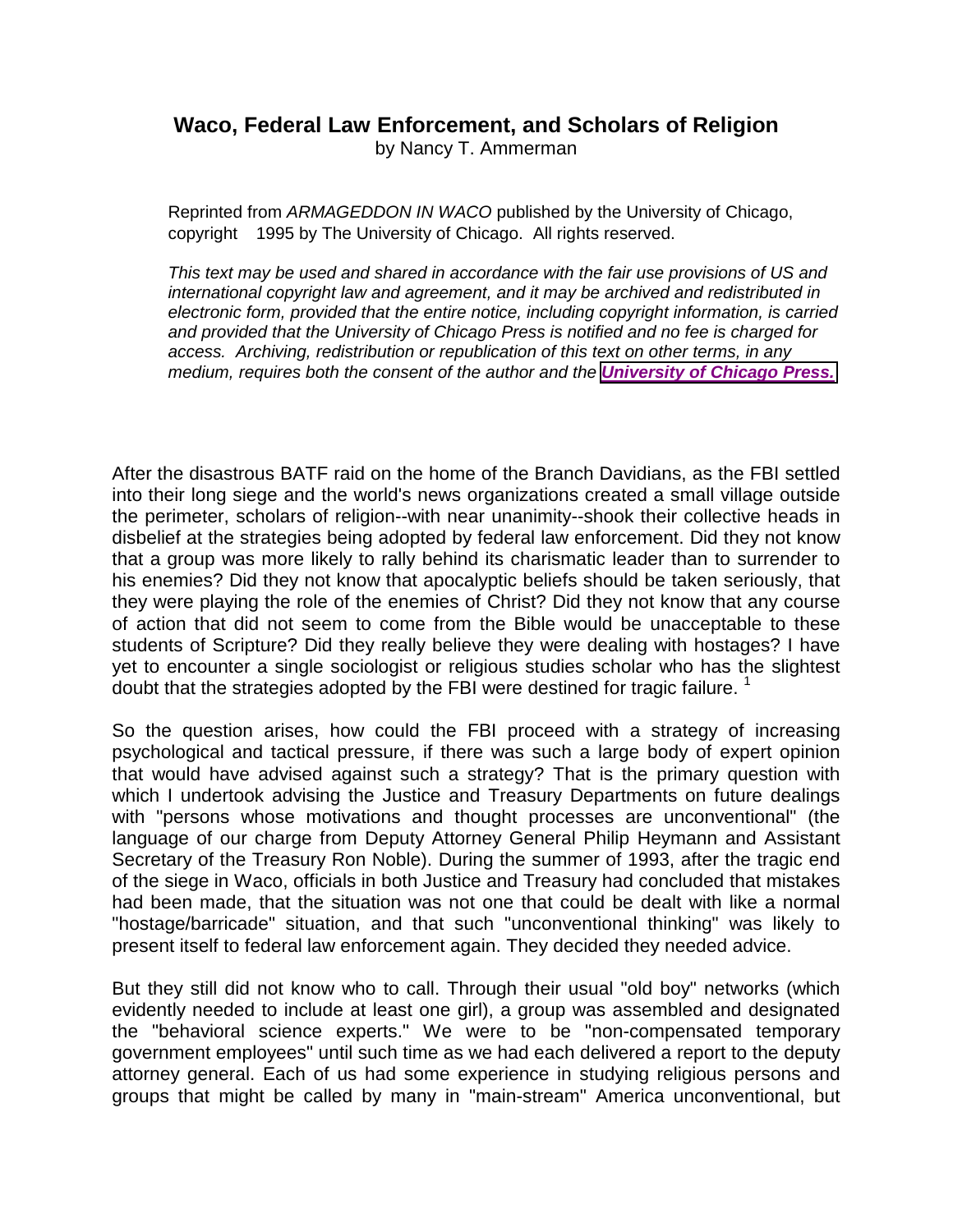none of us came from the well-recognized group of scholars who specialize in new religious movements. Professor Lawrence Sullivan, of Harvard Divinity School, had studied millennial movements in Brazil. Professor Alan Stone of Harvard Law School and Professor Robert Cancro of NYU Medical School had both studied and written on the intersection of law, psychiatry, and religion. And I had conducted research on fundamentalists, including those in the Southern Baptist Convention. I decided that one of my basic goals would be to introduce federal law enforcement officials to relevant scholars and scholarly literature.

The data-gathering for this project began with oral briefings conducted at the Justice Department by the investigative teams Justice and Treasury had put in place to find out what happened in Waco, and continued with group interviews with the people in charge of negotiations and tactical strategy in Waco. A second round of briefings, at the Treasury Department and at the FBI Training Academy at Quantico, introduced the behavioral science experts to the people behind the scenes for BATF and the FBI, respectively. In addition, I had access to a number of other sources. I was supplied with a list of the experts consulted by the FBI during the affair. I also spoke with Glenn Hilburn, professor of religion at Baylot [who was one of those experts), and I made a second trip to Quantico to talk with agents Pete Sinerick and Gregg McCrary at the FBI Academy.

During our first round of briefings, especially in our conversations with the hostage negotiators who had been involved in Waco, the most striking finding was the FBI's near total dismissal of the religious beliefs of the Branch Davidians. For these men, David Koresh was a sociopath, and his followers were hostages. Religion was a convenient cover for Koresh's desire to control his followers and monopolize all the rewards for himself. They saw no reason to try to understand his religious beliefs, indeed thought them so bizarre as to be incomprehensible by normal people.<sup>2</sup> The negotiators expressed deep regret at this state of affairs, but could see no alternatives to the way they had come to understand the situation. The tactical commanders had no real regret, seeing the final outcome as unavoidable.

## **Why Religion Was Ignored**

In those conversations, and in subsequent ones, four reasons for this dismissal of religion can be seen. First, for at least some of those involved, religion is itself a foreign category. They have little experience with religion themselves, and they do not really understand how anyone could believe in a reality not readily provable by empirical means. They are what Max Weber would call "religiously unmusical" (in Weber 1946, 25). The level of religious unmusicality in this case is evident in the investigative and evaluative reports compiled by the Justice Department's own staff. A small, but telling example: throughout those reports, the last book in the Bible is incorrectly identified as "Revelations" (rather than the book of Revelation). People in positions of public service have perhaps come to believe that religion is not a part of the culture about which they have any need to be conversant, whether or not they themselves are believers. Sullivan's report to the Justice and Treasury Departments concentrates very effectively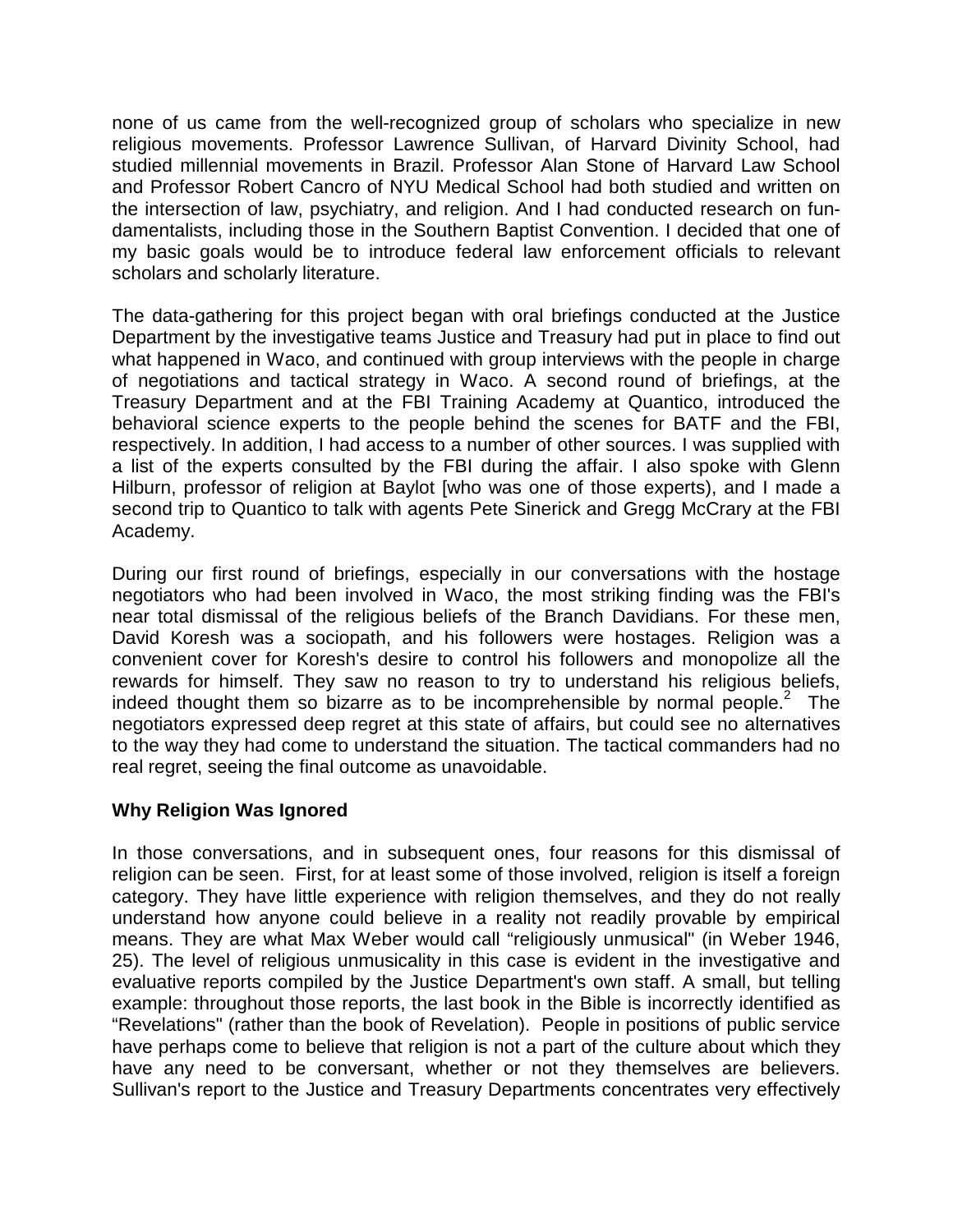on this aspect of the problem. At least for a significant segment of those involved in Waco, the "culture of disbelief" (Carter 1993) was a tragic fact.

Within the law enforcement community, this skepticism about religion has a particular flavor. Given a history of encounters with manipulative conversions of convenience, many officers are inclined to dismiss the validity of religion as an independent variable. When criminal "gets religion" that person is still - to their minds - fundamentally a criminal. This reason for dismissing religion's impact is closely related to a second factor at work in the federal officials whom I observed. $3$  At least some of those officials had significant religious upbringing, but now reject that past as benighted. They were not ignorant of religion or of its power to shape a way of life. They simply did not think that any rational person would choose to be religious. At best, they had a "live and let live" attitude about religion. Their history did not make them tone-deaf so much as it made them unsympathetic.

Still a third group of agents was thoroughly attuned to the power of religion. As people of deep faith themselves, they knew that beliefs mattered· However, the depth of their own faith sometimes made it difficult for them to identify with someone whose faith was so different. Because Koresh practiced many things their faith forbade, they could only see his group as heretical or perhaps as a "cult." They could not see the functional similarities between their own experience and the experiences of the Branch Davidians.

Fourth, overlapping all the other causes for law enforcement's failure to understand the religious dynamics of the Branch Davidian standoff, everyone involved fell victim to the images inherent in the label "cult." ·Others have addressed this problem in more detail elsewhe re (see Lewis, this volume). Here it will suffice to note that when religious categories were invoked at all, they were categories derived from the definitions of cult leadership and behavior promulgated by the news media over the last two decades. A "cult leader," according to these images, can be easily seen as a sociopath, and "brainwashed,, members can be defined as hostages. By defining a "destructive cult" as a group with an egomaniacal leader and ego-deficient followers, one need not attend closely to the particular religious beliefs and practices of the group. All that matters is the psychological control being exercised by the leader over unwitting followers.

For the four reasons I have suggested, those directing the federal law enforcement effort in Waco were unable or unwilling to see that they should take seriously the religious nature of the social system they had entered. But they were also blinded by the structures of own agencies and their own standard operating procedures.

## **Why Good Advice Was Ignored**

In the months that led up to the February 28 attempted "dynamic entry" at the Branch Davidians' home, the Bureau of Alcohol, Tobacco, and Firearms {BATF) apparently failed to solicit any social science background information about the nature of the group with which they were dealing.<sup>4</sup> BATF has no internal behavioral science division and did not consult with any other behavioral science persons within the government. Nor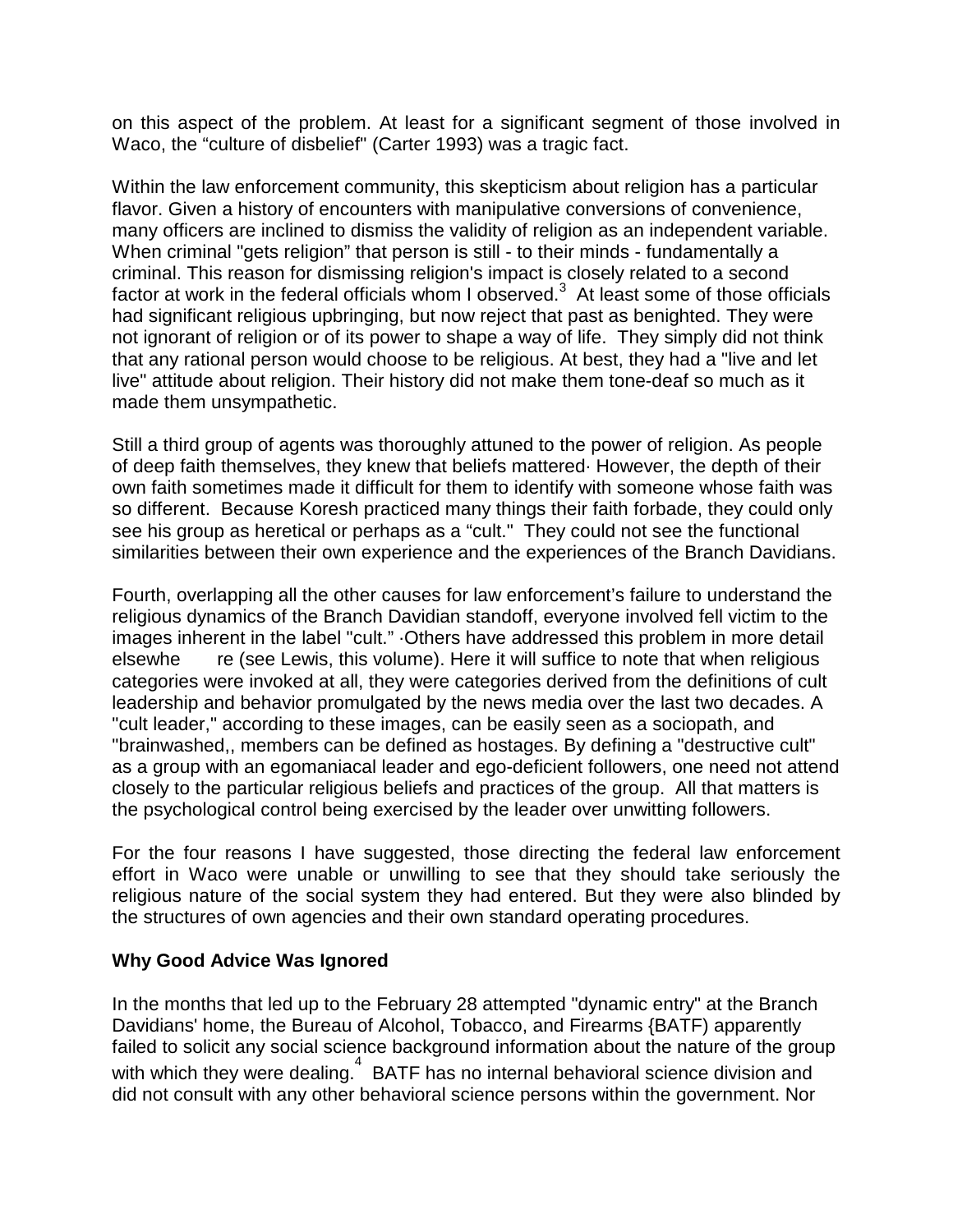did they consult with outside persons in religious studies, sociology of religion, or psychology of religion. There were, for instance, persons in the Baylor University Department of Religion who had studied this particular group for much of its history; they were not consulted. The agency viewed this operation exclusively through strategic and political lenses, with no attempt to ascertain why this group had guns, what they might want to do with them, and how the larger citizenry might be assured that no harm would result from the weapons that had been purchased. In that atmosphere, I believe, it became easy to lose sight of the human dynamics of the group involved, to plan as if the group were indeed a military target. It also discouraged the BATF from seeking other forms of intervention in the group. Quite simply, the agency pursued the line of action--armed assault--for which they were best equipped (and that not very well, as it turned out). If they had been better equipped to pursue interventions based on human science advice, they might have acted differently.

In their attempt to build a case against the Branch Davidians, the BATF concentrated on informants who could presumably provide the strategic information they needed to plan their assault. They interviewed persons who were former members of the group and at least one person, Rick Ross, who had "deprogrammed" a group member. Ross has been quoted as saying that he was consulted by the BATE and their records include accounts of multiple interviews with him. He supplied them, according to BATF records, with "all information he had regarding the Branch Davidian cult," including the name of a former member whom he believed would have important strategic information. At the same time, he and Cult Awareness Network affiliates seem to have been among the sources for the series of stories run by the Waco newspaper, beginning February 27. At the very least, Ross and any former members he was associated with should have been seen as questionable sources of information, but no such caution seems to have been present in BATF dealings with him. Having no access to information from the larger social science community, BATF had no way to put in perspective what they heard from angry former members and an eager deprogrammer.

Unlike the BATE the Federal Bureau of Investigation did have an extensive system of internal and external expertise on which to call. After the failed raid, handling of the crisis passed to the FBI. Although they had a much broader array of information available, they still failed to consult a single person who might be recognized by the social science community as an expert on the Branch Davidians or on other new, marginal, or apocalyptic religious movements. The official list of outside experts consulted, compiled by the investigative team, includes three persons in the field of psychiatry who have been regular consultants to the FBI on other cases (Murray Myron, Syracuse University, a member of the Cult Awareness Network; Joseph Krofcheck, Yarrow Associates; and Park Dietz, University of California-Los Angeles). From my conversations with the persons in the National Center for the Analysis of Violent Crime (NCAVC) who worked with the negotiators at Waco, I believe that these three persons were the most frequently consulted experts throughout the siege. Dietz assisted in writing the profile of Koresh. Others apparently assisted in recommending strategies to the negotiators and tacticians.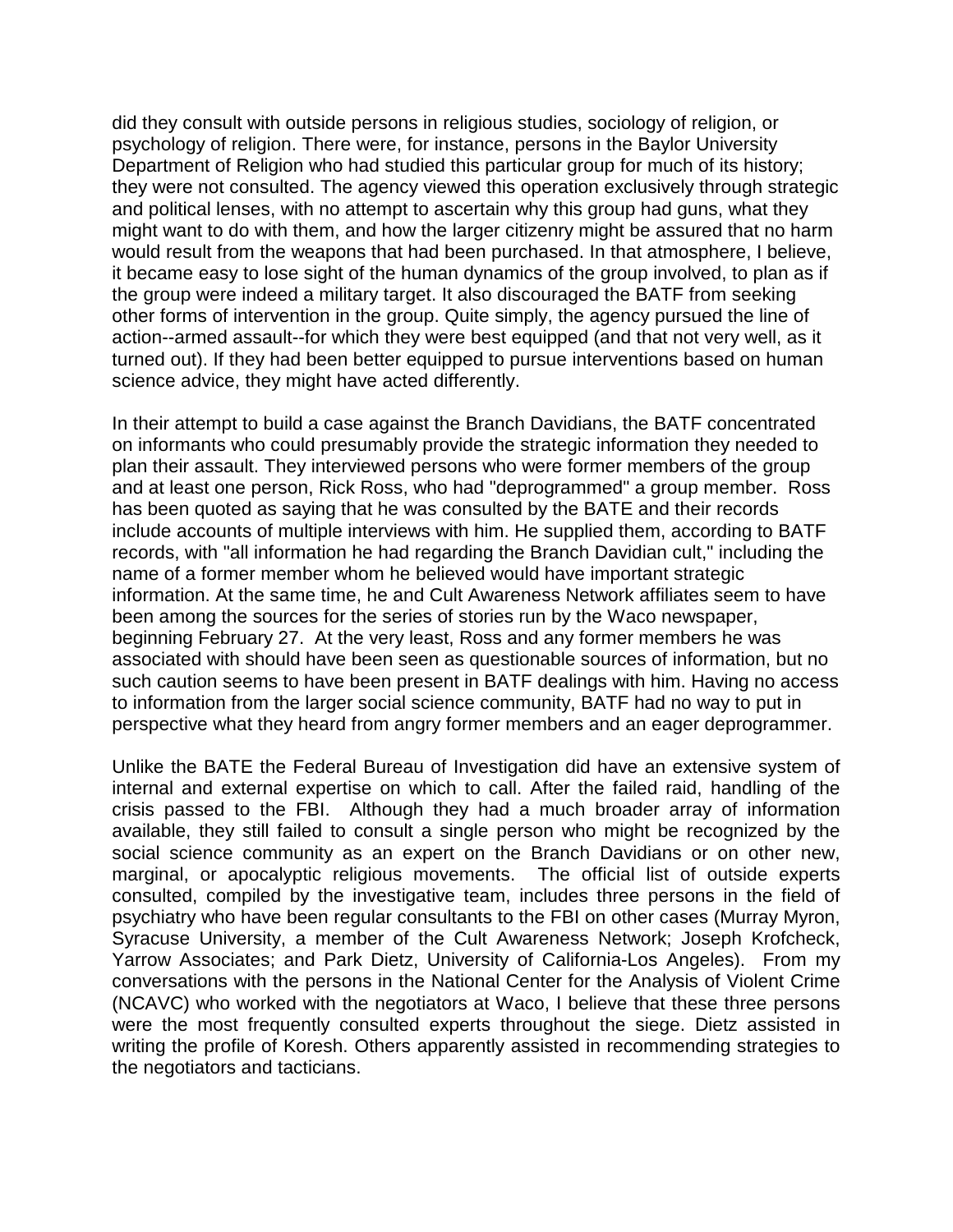It is unclear which of these consultants (if any) recommended the psychological warfare tactics (Tibetan chants, sounds of rabbits dying, rock music, floodlights, helicopters hovering, etc.). None of the persons associated with NCAVC with whom I have talked claims to have favored these tactics, but no one was willing to say who recommended them or how the decision was made to use them.

Three other persons were apparently called in for specific, limited consultations. Because he was examining the children who were leaving the ranch, Bruce Perry, a Baylor Medical School psychiatrist, was consulted. A pastor in Virginia (Douglas Kittredge) was consulted on one occasion, offering assistance in interpreting the scriptural references being used by Koresh. And CBN talk show host Craig Smith was consulted regarding the airing of the Koresh tape. With the possible exception of Perry, these persons clearly had no effect on the strategy in Waco. Kittredge was evidently the pastor of the church attended by one of the agents, and Craig Smith happened into the drama when Koresh wanted his teachings to receive a wide and sympathetic hearing.

On the official list of outside experts consulted, one person in religious studies is listed - Glenn Hilburn, chair of the Religion department at Baylor. He was contacted about one week after the initial raid and was asked especially for help in interpreting Koresh's ideas about the seven seals. He offered the negotiators basic tools for interpreting scripture (a set of commentaries and concordances) and consulted with them on a number of occasions about various biblical interpretations. While Hilburn is a reputable scholar in church history, he would never claim to be an expert on the Davidians or on other marginal religious movements. He often offered to help the FBI get in touch with others who might offer such expertise, but he was not asked to do so. For instance, Professor Bill Pitts, also of the Baylor faculty, had studied the history of the Davidians, but was not consulted by the FBI. Nor did they seek Hilburn's help in locating others, outside the Baylor faculty, who might help.

In my judgment, the FBI's list of outside consultants is sorely wanting. The psychiatrists who were most intimately involved are undoubtedly experienced in helping the FBI understand "the criminal mind." This however, was a very different situation, and we have no evidence that any of these men had background or experience in dealing with a high-commitment religious group. Both of the psychiatrists who later offered reports to Justice and Treasury - Cancro and Stone - were highly critical of the assessments and strategies that resulted from failing to take the religious and social situation into account. The only experts in religion who were consulted lacked the kinds of expertise necessary for understanding the dynamics of an ostracized religious movement. They tended to be religious leaders who had developed their own views on the meaning of the Bible, but had little comparative perspective with which to offer insight.

In addition to the experts sought out by the FBI, many others were eager to offer their help, and one of the problems faced by the Waco negotiators was that of assessing the potential helpfulness of such outside experts. Agents on the scene in Waco described their situation as "information overload." One person referred to the threat of "fax meltdown." Not only were they receiving constant information about the situation as it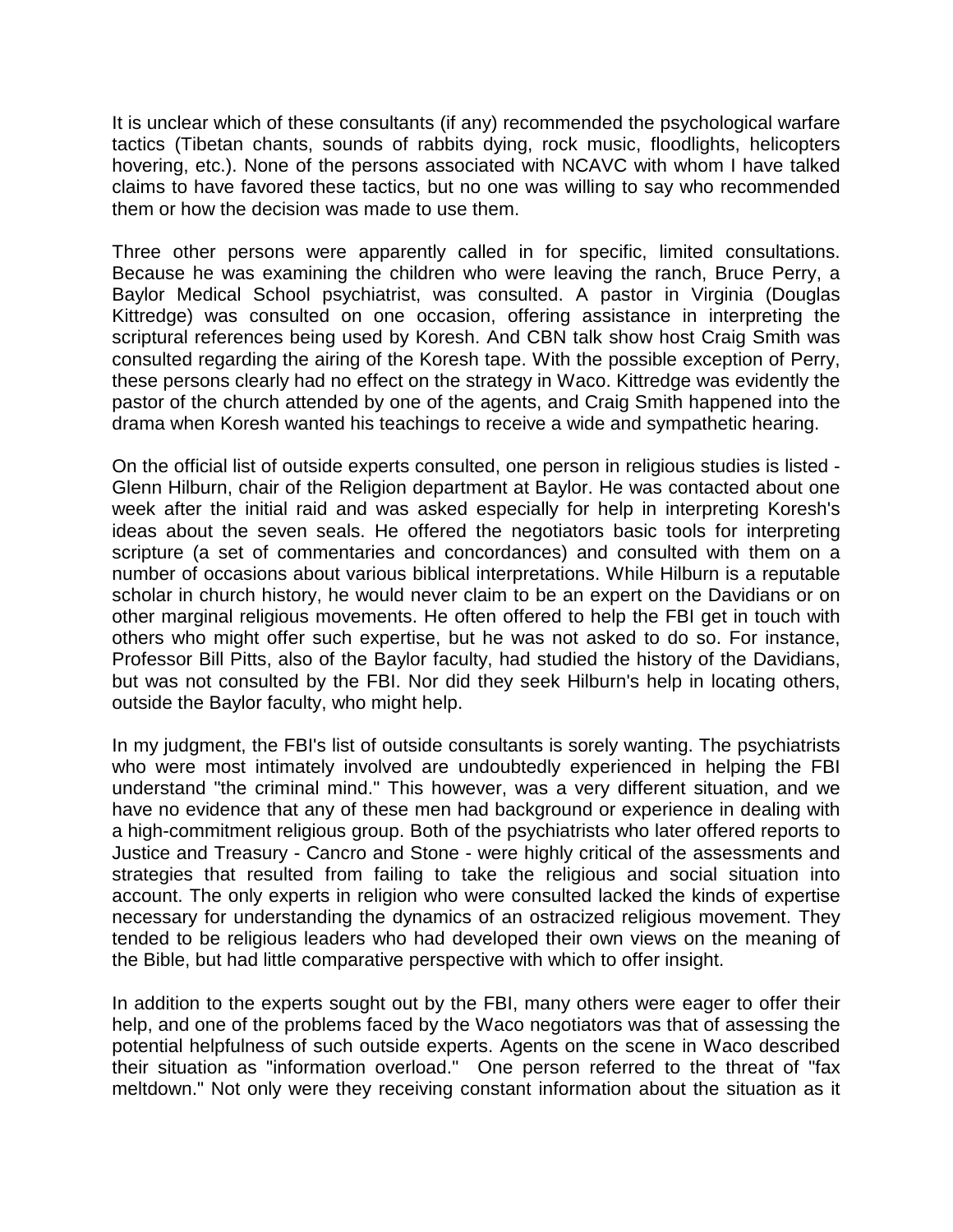unfolded, they were also being bombarded with offers of help from all sorts of unknown sources. Many of these and were judged to be crackpots. Others were probably legitimate and potentially helpful persons. However, the persons on the scene had no way to evaluate this information. With no one in the scholarly community at their disposal to help evaluate the credentials and experience of these persons, their impulse was to discount everything they received. Over the course of the siege, agents on the scene received communication from several persons who claimed biblical expertise and urged the negotiators to take Koresh's beliefs seriously. In all cases, it appears, the information was taken down, passed along, and ignored. For instance, the logs from March 17 make clear that agents on the scene did not take seriously the possibility that Philip Arnold's broadcast discussion of biblical prophecy might be useful to their negotiations.<sup>5</sup> They evidently recognized that Arnold is a reputable scholar, but had apparently not talked with him or listened to the broadcast themselves.

Some of the theologians who got through to Waco were of doubtful credentials, but they were uniform in their suggestions that successful negotiations would require meeting Koresh on his own biblical ground. Talking about the Bible, however, was proving frustrating to the negotiators. In the log of March 15, negotiators reported that they would start being "more firm with the group - no more Bible babble."

Although the negotiators were apparently discounting the efforts of theologians, biblical scholars, and others, they were still listening to Rick Ross. The FBI's interview transcripts document that Ross was, in fact, closely involved with the BATF and the FBI. He talked with the FBI both in early March and in late March. He apparently had the most extensive access to both agencies of any person on the "cult expert" list and was listened to more attentively. The BATF interviewed the persons he directed them to and evidently used information from those interviews in planning their February 28 raid. In late March, Ross recommended that agents attempt to humiliate Koresh, hoping to drive a wedge between him and his followers. While Ross's suggestions may not have been followed to the letter, FBI agents apparently believed that their attempts to embarrass Koresh (talking about his inconsistencies, lack of education, failures as a prophet, and the like) would produce the kind of internal dissension Ross predicted. Because Ross had been successful in using such tactics on isolated and beleaguered members during & programming, he must have assumed that they would work en masse. Any student of group psychology could have dispelled that misapprehension. But the FBI was evidently listening more closely to these deprogramming- related strategies than to the counsel of scholars who might have explained the dynamics of a group under siege.

The FBI interview report includes the note that Ross "has a personal hatred for all religious cults" and would willingly aid law enforcement in an attempt to "destroy a cult." Significantly, the FBI report does not include any mention of the numerous legal challenges to the tactics employed by Ross in extricating members from the groups he hates.<sup>6</sup> Both the seriousness with which agents treated Ross and the lack of seriousness with which they treated various religion scholars and theologians demonstrate again the inability of agents on the scene to make informed judgments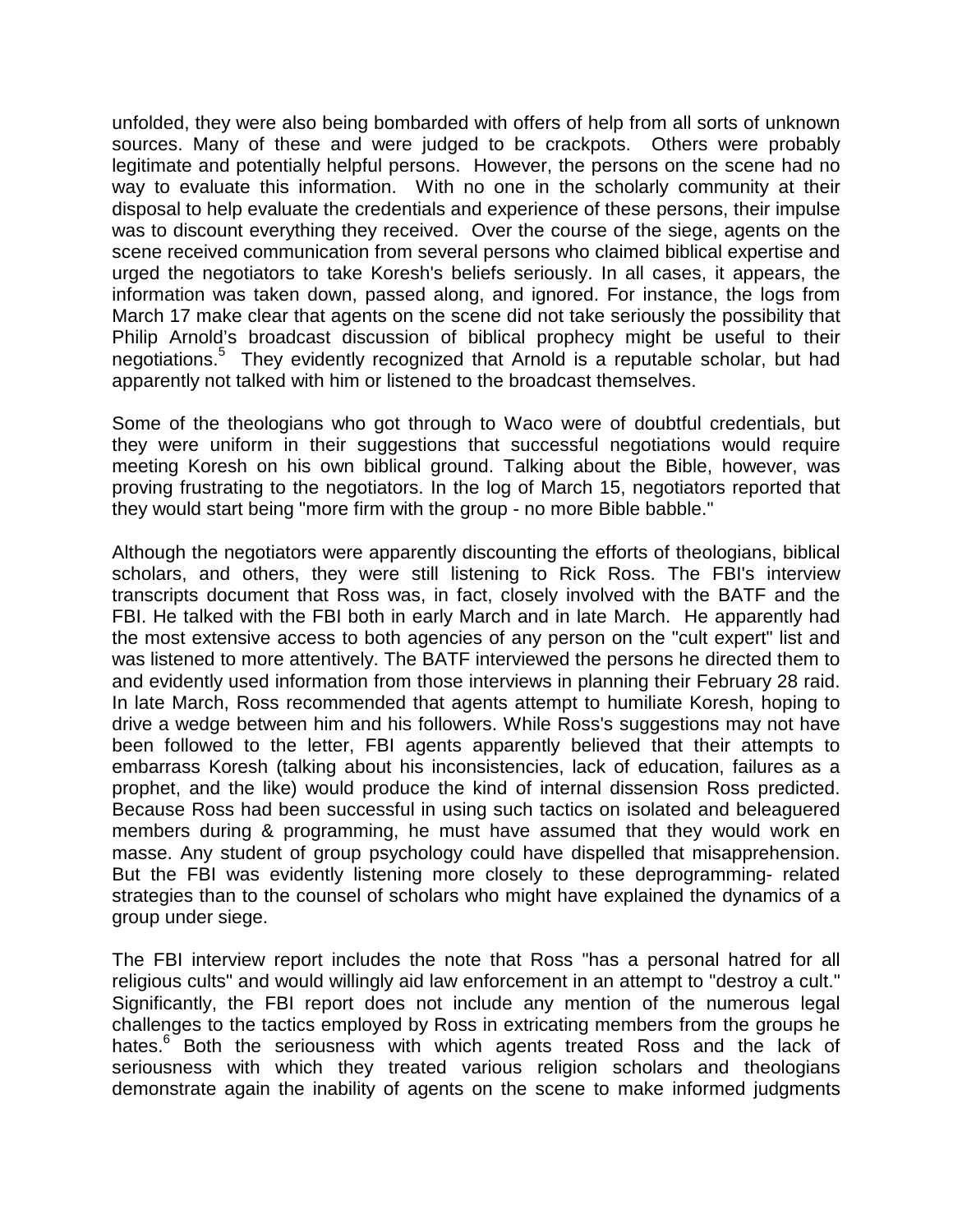about the information to which they had access and their inability to seek out better information. It also demonstrates the preference given to anticult psychological tactics over strategies that would meet the group on grounds that took faith seriously.

While all this advice was coming in from the outside, the FBI was also relying on its own internal Behavioral Science Unit. The Behavioral Science Services Unit, especially its Investigative Support Unit, at the NCAVC, houses a number of people with considerable working knowledge of marginal religious groups. For instance, Gregg McCrary, in the Criminal Investigative Analysis sub-unit, is well informed in this area and was on the scene in Waco throughout much of the siege. While no one there would be considered an expert by the usual standards of scholarship (academic credentials and publication, that is); several have done sufficient reading to have a good basic knowledge of the nature of religious groups. They know that religious beliefs have to be taken seriously, and they know that it takes more than understanding an individual personality to understand the dynamics of a group. They could benefit from additional training and from access to reliable outside experts, but they had the basic social science knowledge they needed to analyze this situation.

In the early days of the siege, Pete Sinerick, along with outside consultant Park Dietz, put together a profile of David Koresh and of the group. They used materials gathered by the BATF but knew they should weigh carefully the reports from former members. Based on that assessment, Smerick (with Special Agent Mark Young) wrote on March 5, in a memo to his superiors (the Special Agents in Charge, or SACs, at Waco and people in headquarters in Washington),

For years he [Koresh] has been brainwashing his followers for this battle [between his church and his enemies], and on February 28, 1993, his prophesy came true. As of March 5, 1993, Koresh is still able to convince his followers that the end is near and, as he predicted, their enemies will surround them and kill them. In traditional hostage situations, a strategy which has been successful has been negotiations coupled with ever increasing tactical presence. In this situation, however, it is believed this strategy, if carried to excess, could eventually be counterproductive and could result in loss of life. Every time his followers sense movement of tactical personnel, Koresh validates his prophetic warnings that an attack is forthcoming and they are going to have to defend themselves. According to his teachings, if they die defending their faith, they will be saved.

On March 7, Sinerick and Young listed the psychological warfare tactics available to the FBI, but cautioned that these options "would also succeed in shutting down negotiations and convince Koresh and his followers that the end is near."

On March 8, the same pair cautioned that the Mr. Carmel compound was for the Davidians sacred ground, something they were likely to defend against the intrusions of people they considered evil (the federal government). Summarizing the arguments of people using primarily criminal or psychological categories to explain Koresh, they wrote,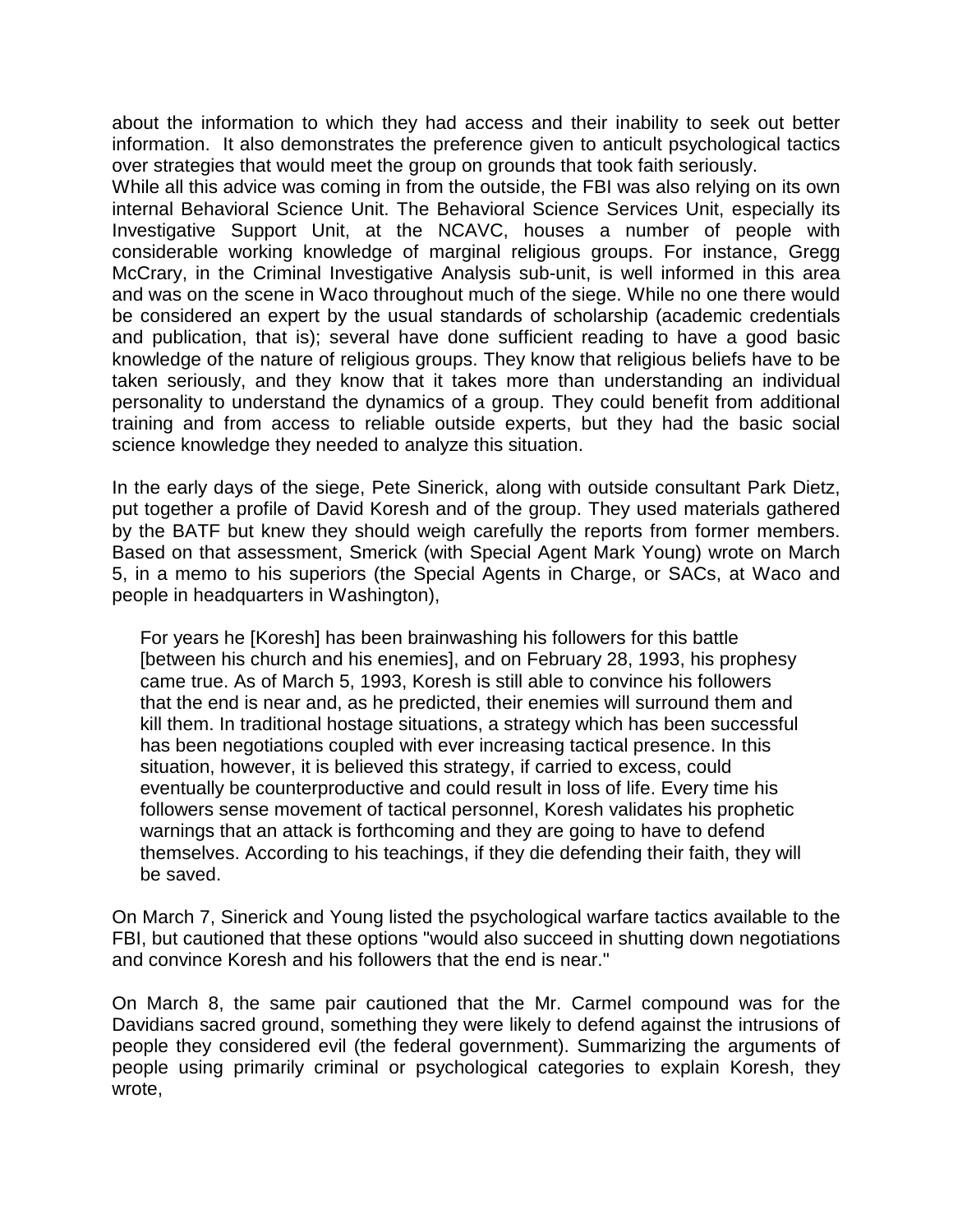It has been speculated that Koresh's religious beliefs are nothing more than a con, in order to get power, money, women, etc., and that a strong show of force (tanks, APC's, weapons, etc.) will crumble that resolve, causing him to surrender. In fact, the opposite very well may also occur, whereby the presence of that show of force will draw David Koresh and his followers closer together in the "bunker mentality," and they would rather die than surrender.

They go on to detail the way in which FBI actions were playing into the prophetic scheme of Koresh, warning that "we may unintentionally make his prophesy [death, or the "fourth seal"] come true, if we take what he perceives to be hostile or aggressive action." They note that "mass suicide ordered by Koresh cannot be discounted." Then, following their logic through to its conclusion, they point out that "one way to take control away from him is to do the opposite of what he is expecting. Instead of moving towards him, we consider moving back. This may appear to be appeasement to his wishes, but in reality, it is taking power away from him. He has told his followers that an attack is imminent, and this will show them that he was wrong."

It is my belief that this understanding of Koresh's ideas was basically accurate and that their assessment of his likely behavior was on target. While outside experts might have refined this picture and added nuance to the assessment, the basic direction of the FBI's own behavioral analysts was sound.

Clearly the advice of these agents was not heeded. Why? The answer to that question takes us first to the structure of command and second to the culture and training of the FBI itself. Most basically, people representing the Behavioral Sciences Unit were outranked and outnumbered. Within the command structure, people from the Hostage Rescue Team carried more weight than people who were negotiators. In addition, it is evident that people from the tactical side were simply trusted more and were more at home with the SACs in Waco.

As I understand it, the SACs for this operation were chosen on the basis of proximity, not on the basis of any special training or experience for an operation like this. Understandably, their primary skills are in the apprehension of criminals and in the management of personnel. Under normal circumstances, they can count on key assistance in apprehension of criminals from their SWAT teams and from Hostage Rescue Teams (HRTs), and predictably they listened most closely to people who spoke the language of forceful tactics. This was the territory in which they were most comfortable, possibly the direction in which they perceived the most potential rewards. There was an understandable desire among many agents in Waco to make Koresh and the Davidians pay for the harm they had caused. Arguments for patience or unconventional tactics fell on deaf ears.<sup>7</sup>

Those ears were deaf for a number of reasons, many of which have to do with the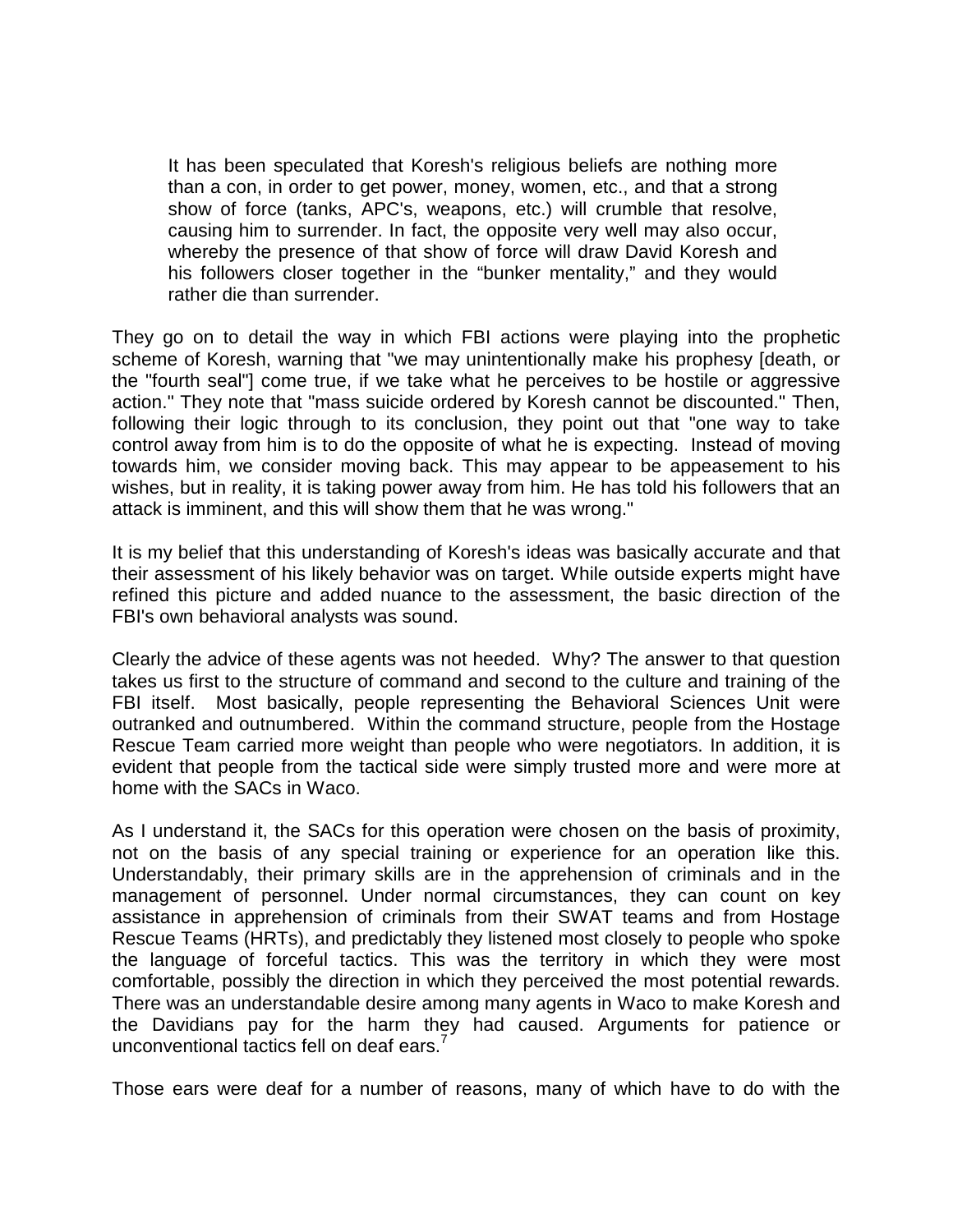training and culture of the FBI. In all likelihood, these SACs had had no behavioral science training since their very early training as agents. nd then, they were very unlikely to have heard anything about religious belief systems or group dynamics. Their entire professional world has been constructed (understandably) around comprehending and outmaneuvering criminals. They think (again, understandably) in terms of individual behavior (hence the near exclusive focus on Koresh, rather than on the group) and on criminal wrongdoing (hence the label "sociopath" for someone seen as dangerously at odds with society's norms). Little, if anything, in their previous experience prepared them for the kind of situation Mt. Carmel presented them.

The tendency to discount the influence of religious beliefs and to evaluate situations largely in terms of a leader's individual criminal or psychological motives is, I believe, very widespread in the FBI. In our initial briefings with negotiators and tacticians, the consensus around the table was that when they encountered people with religious beliefs, those beliefs were usually a convenient cover for criminal activity. While they were willing to consider that this case might have been different, they were still not convinced that Koresh was anything other than a sociopath who had duped some people into helping him carry out aggressive criminal activity. They continued to refer to the members of the group as hostages, failing to recognize the free choice those people had made in following Koresh.

Behavioral science advice, then, failed to get an adequate hearing. In the culture of the law enforcement community, neither training nor experience prepares agents for taking behavioral scientists seriously. And in the crisis situation, behavioral scientists are outranked and out-numbered. As a result, those in charge approached this situation as if it were one more familiar to them - a criminal committing illegal acts for personal gain for whom the threat of force is a significant deterrent.

## **What Can Be Done?**

To alter that basic pattern of action and response, a number of changes in law enforcement practice are essential. In my report to the Justice and Treasury Departments, I recommended the following.

1*. Basic training.* The training for all agents should include units in the behavioral sciences and units that give attention to the nature of political and religious groups. These units should emphasize both the rights of such groups to exist unhindered and the characteristics of high-commitment groups that may be relevant to future efforts at law enforcement. Such units should be aimed not so much at making every agent an expert as at sensitizing agents to the complex human dimensions of the situations in which they may find themselves. When they hear behavioral scientists advising them later, it will not be the first time they have heard such voices in the law enforcement community.

2*. Advanced training.* Incidents like Waco are, fortunately, relatively rare. Not everyone in federal law enforcement needs to be an expert on such situations. However, it appears that there is a need for a standing group of specialists in managing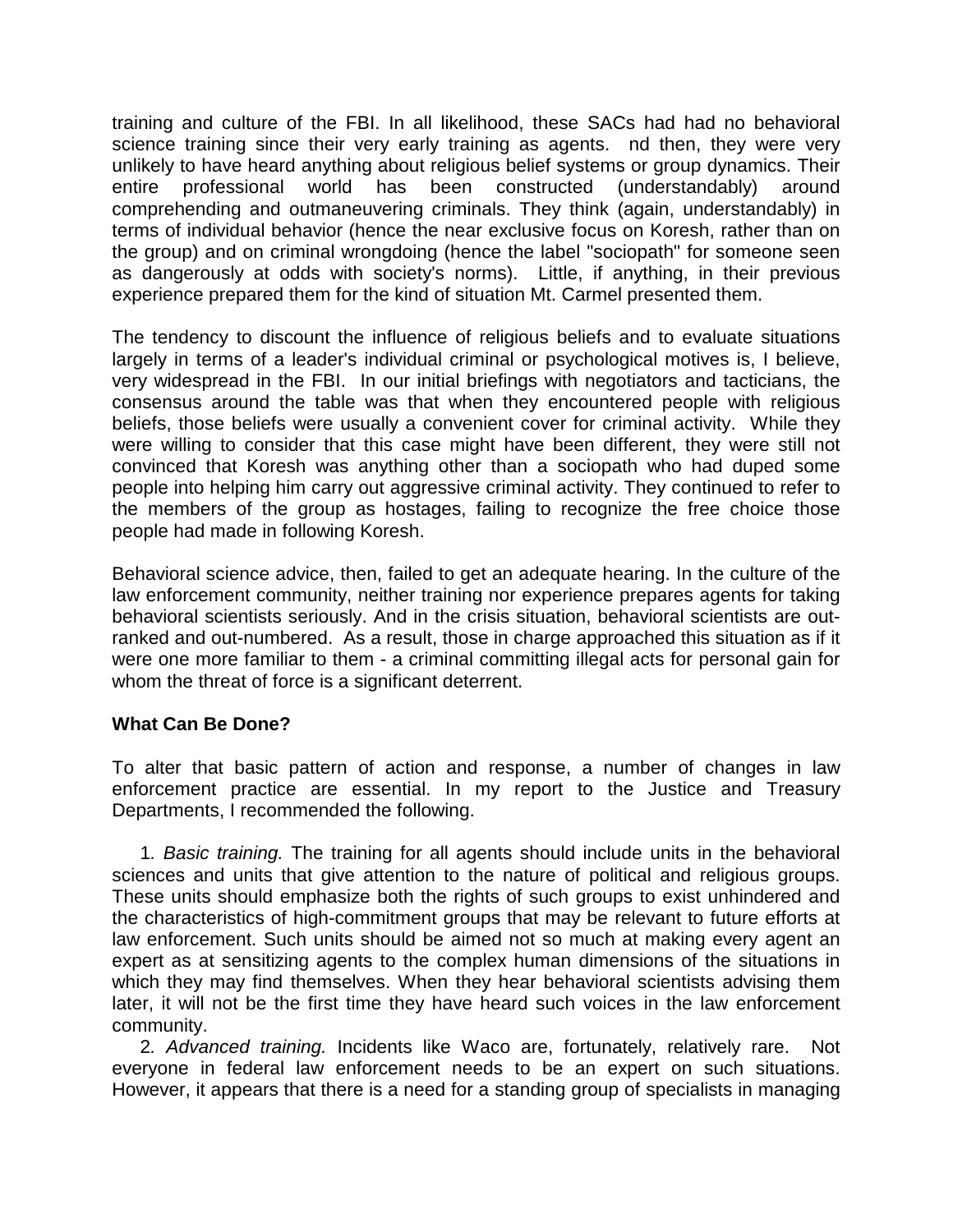this sort of crisis. Rather than turning to whomever happens to be the local SAC, the FBI (and similar federal agencies) should have a small corps of crisis managers available. These persons should have received advanced training both in the various tactical measures at their disposal and in the insights available to them from the behavioral sciences.

3*. Training and expertise for other federal agencies.* An expanded Behavioral Sciences Unit, perhaps not lodged in a single agency, might make a broader pool of behavioral science information available on a regular basis to all federal law enforcement agencies. I was particularly struck by the fact that BATF has no such unit. No one ever had the responsibility of imagining what the people at Mt. Carmel were like, or how they might be thinking. With dozens of federal law enforcement agencies, it would not be cost-effective to set up behavioral science units in each one, but such expertise should be available to all of them.

4. *A broader pool of experts who can be consulted.* Not all sorts of expertise are needed all the time. But agencies should not be caught in a moment of crisis wondering who to call and how to assess the credentials of those who call them. It is essential that behavioral scientists inside federal law enforcement and behavioral scientists in the academic community forge expanded working ties. People in law enforcement have for too long distrusted the "ivory tower" position of academics who do not have to make "real world" decisions. They have too long insisted that only someone who is really an insider to law enforcement can give them advice. For their part, academics have for too long discounted the experience and wisdom of persons working in law enforcement because it did not come in standard academic packages. It is my sense that this incident provides an opportune moment for overcoming both those problems. Law enforcement people are more aware than ever of the need for additional insight and training, and academics are more aware of their obligation to the public.

That new cooperation might take a number of forms. The various training facilities for federal law enforcement might host a series of consultations in which a small group of academics and a small group of agents work together for two or three days on problems and potential problems facing law enforcement. Academics, for their part, might organize sessions at annual professional meetings at which such questions are raised and to which law enforcement people are invited. In addition, people teaching in the various academies should be encouraged to read more widely and to draw in outside experts for both routine and specialized training whenever possible. Such ongoing collaboration would have the benefit of acquainting the two communities with each other so that each would be better prepared for cooperation in a time of crisis.

Most concretely, it is essential that federal law enforcement develop an expanded list of experts on whom it can call. These people need not be on contract. They simply need to be people the agencies already know to be legitimate, reliable, and willing to cooperate with them. The sorts of activities I am suggesting above would aid in the development of such a list. In addition, the various professional associations - the American Sociological Association, the American Psychological Association, the American Psychiatric Association - could also be helpful. It is essential that persons in federal law enforcement use this occasion to think proactively about the kinds of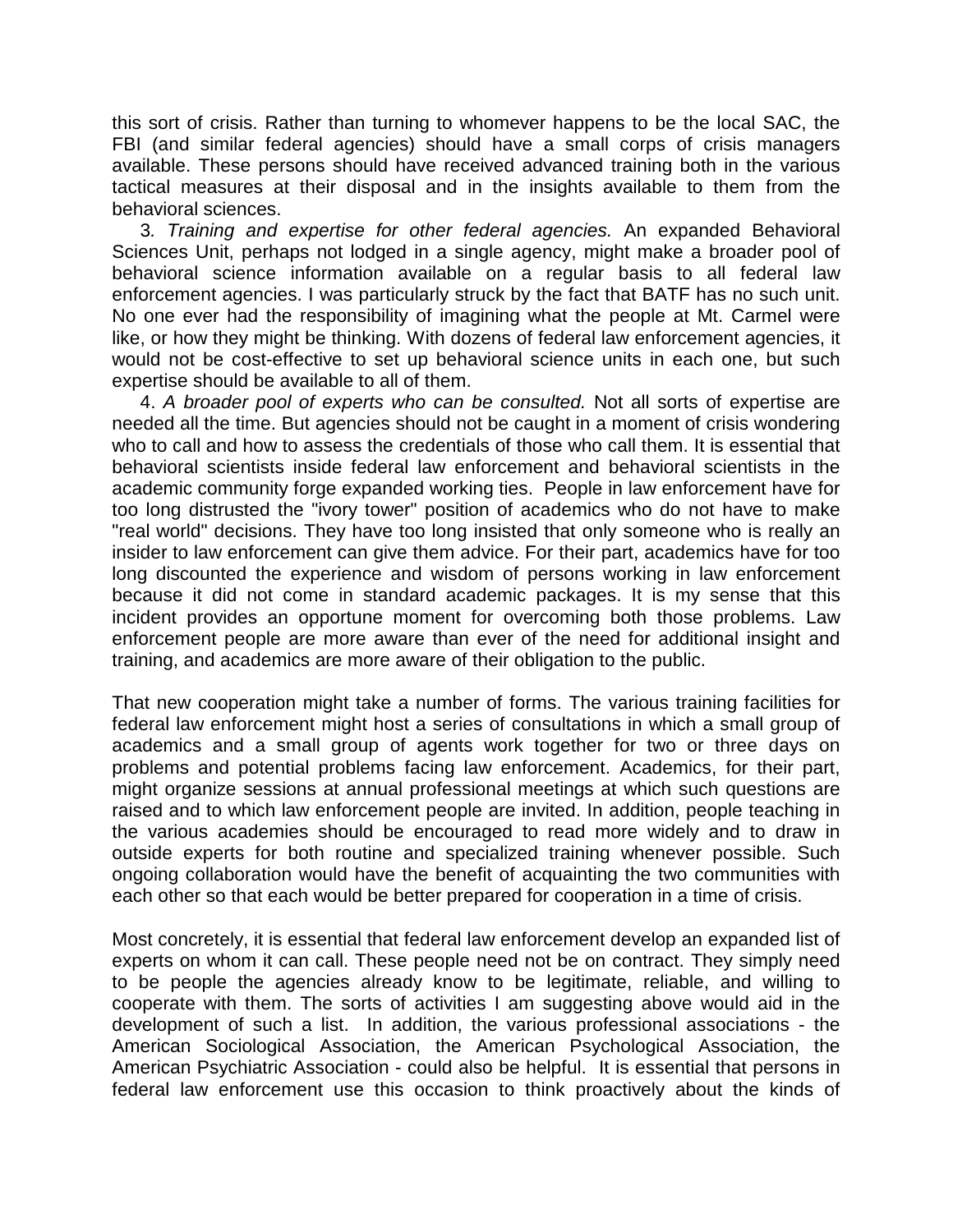situations they are likely to encounter in the future and to seek out now the expertise they will need in confronting groups who may have broken the law not for personal gain, but out of ideological and religious conviction.

The siege in Waco provided dramatic and tragic proof both that religion remains a potent motivating force for many in American society and that most of those who serve as the watchdogs and interpreters of American society have little ability to understand the religious forces they encounter. The explanations offered by anticult groups comport well with this culture of disbelief. They offer us "psychological disturbance" and "brainwashing" to account for the life paths of committed believers whose practices put them at odds with materialist, secular pursuits. But those explanations neither made sense of the actions of the Branch Davidians nor provided sound guidance to federal law enforcement. It is time for the rest of the social science community to abandon its silence and to be heard at least as loudly and often as are the voices of the "experts" who have gained their expertise by seeking to destroy the groups they purport to understand.

#### *Notes*

1. It is interesting to note that the four behavioral science experts asked to review the Waco affair arrived at similar conclusions. Although we had never worked together before and came from very different backgrounds, we were unanimous in our assessment that FBI strategies had been misguided.

2. I was sufficiently influenced by this widespread assessment of Koresh as incomprehensible that I was surprised when I first began to listen to and read his teachings. They are but a variant on what could be found in many fundamentalist and millennialist churches. The methods of study and exegesis he used would be familiar to many conservative students of the Bible, even if they would disagree with his particular interpretations. The assessment of these beliefs as "incomprehensible" reflects both the biblical ignorance of many public officials and news reporters and the power of the term "cult" to render all other attempts at understanding unnecessary.

3. This assessment of the reasons for law enforcement's dismissal of religious motives is based on conversations with the principals involved in Waco, as well as with people involved in training law enforcement persons at the FBI Academy at Quantico.

4. Much of the remainder of this essay is based closely on the report I wrote for the Justice and Treasury Departments.

5. Indeed the efforts by Arnold and James Tabor represented probably the best hope for a peaceful end to the siege. By working within Koresh's biblical system, they had suggested to him an alternative reading of critical passages in the book of Revelation. By this reading, Koresh should have written or recorded his explanation of the seven seals. The prophesied destruction of the true believers would not *have* taken place, in this reading, for a long time. The Davidians would have been free to leave their settlement and deal with the government to resolve their differences. Koresh evidently took this teaching and began his interpretive writing. In his last letter, written the week before the fiery end, he stated that he intended to come out when it was